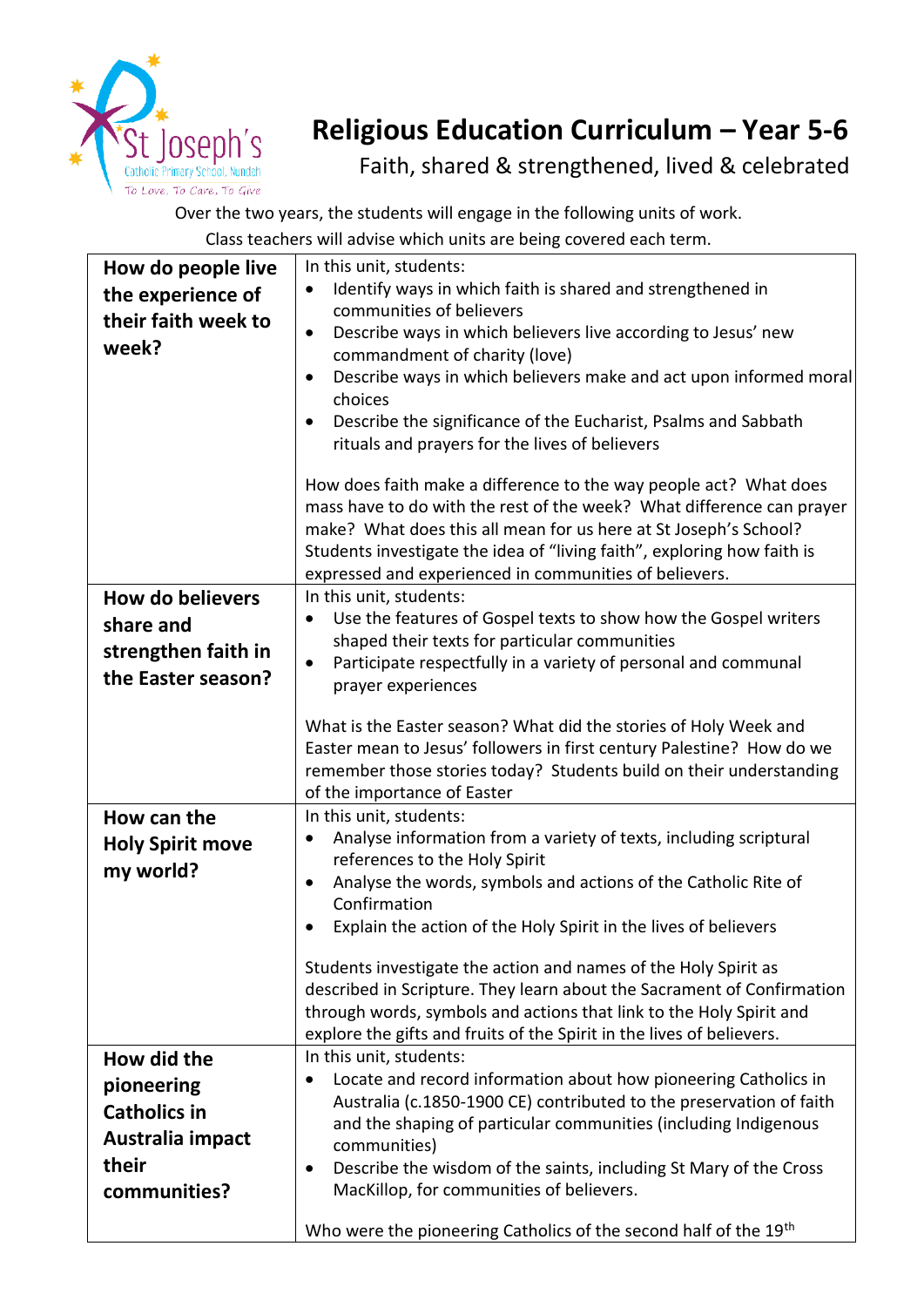|                         | Century? What impact did they have on the people of that time? By<br>engaging in research projects, students investigate the contributions of                                                                                                                                                                                                                                                                              |
|-------------------------|----------------------------------------------------------------------------------------------------------------------------------------------------------------------------------------------------------------------------------------------------------------------------------------------------------------------------------------------------------------------------------------------------------------------------|
|                         | some key characters of Australian history.                                                                                                                                                                                                                                                                                                                                                                                 |
| How can the             | In this unit, students:                                                                                                                                                                                                                                                                                                                                                                                                    |
| story of Mary,          | Examine Mary's role as mother of Jesus and mother of the Church<br>Analyse the elements and features of some Marian prayers                                                                                                                                                                                                                                                                                                |
| the Mother of           | ٠<br>(including the Hail Mary, the Rosary and the Litany of Mary of                                                                                                                                                                                                                                                                                                                                                        |
| Jesus, help us          | Nazareth and the Rosary) to describe the role of Marian prayer in                                                                                                                                                                                                                                                                                                                                                          |
| understand faith        | the lives of believers past and present                                                                                                                                                                                                                                                                                                                                                                                    |
| today?                  | Participate respectfully in a variety of personal and communal<br>$\bullet$                                                                                                                                                                                                                                                                                                                                                |
|                         | prayer experiences (including Marian and meditative prayers)                                                                                                                                                                                                                                                                                                                                                               |
|                         | Students explore what they can learn about Mary, mother of Jesus and<br>mother of the Church, through Marian prayers and the story of Mary in<br>Scripture. They make links to the seasons of Advent and Christmas.<br>They focus on using these for their own experience of meditative prayer.                                                                                                                            |
| How do prophets         | In this unit, students:                                                                                                                                                                                                                                                                                                                                                                                                    |
| challenge me to         | Analyse the key messages and contexts of some Old Testament                                                                                                                                                                                                                                                                                                                                                                |
| be a leader in our      | prophets                                                                                                                                                                                                                                                                                                                                                                                                                   |
| community?              | Identify and describe the many ways in which faith is lived out in<br>$\bullet$                                                                                                                                                                                                                                                                                                                                            |
|                         | the lives of believers, past and present<br>Participate respectfully in a variety of personal and communal<br>$\bullet$                                                                                                                                                                                                                                                                                                    |
|                         | prayer experiences and meditative prayer practices                                                                                                                                                                                                                                                                                                                                                                         |
|                         |                                                                                                                                                                                                                                                                                                                                                                                                                            |
|                         | Who were some of the prophets? Who was their audience? What<br>were their key messages? What can we, as student leaders, learn<br>from the prophets? Students use a range of Biblical tools (such as<br>timelines, atlases and commentaries) to analyse the social, cultural<br>and historical contexts and messages of some of the prophets. They<br>make links with their role as student leaders of St Joseph's School. |
| <b>How do believers</b> | In this unit, students:                                                                                                                                                                                                                                                                                                                                                                                                    |
| remember and            | Identify and describe the commemoration of High Holy Days by                                                                                                                                                                                                                                                                                                                                                               |
| celebrate their         | Jewish believers and the Church's liturgical year                                                                                                                                                                                                                                                                                                                                                                          |
| faith?                  | Select and use evidence from scriptural texts including the<br>$\bullet$<br>proclamation of Jesus as fulfilling God's promises in the Old                                                                                                                                                                                                                                                                                  |
|                         | Testament to describe Jesus' relationship with God                                                                                                                                                                                                                                                                                                                                                                         |
|                         | Participate respectfully in a variety of personal and communal<br>$\bullet$                                                                                                                                                                                                                                                                                                                                                |
|                         | prayer experiences and meditative prayer practices                                                                                                                                                                                                                                                                                                                                                                         |
|                         | Explain the significance of personal and communal prayer<br>$\bullet$                                                                                                                                                                                                                                                                                                                                                      |
|                         | experiences                                                                                                                                                                                                                                                                                                                                                                                                                |
|                         | How did Jesus remember and celebrate his Jewish faith? How do the                                                                                                                                                                                                                                                                                                                                                          |
|                         | seasons and events of the Church year reflect the story of Jesus?                                                                                                                                                                                                                                                                                                                                                          |
|                         | Students investigate how prayer and worship supports people of                                                                                                                                                                                                                                                                                                                                                             |
| <b>How have</b>         | Christian and Jewish faiths through each year.<br>In this unit, students:                                                                                                                                                                                                                                                                                                                                                  |
| <b>Catholics in</b>     | Examine the spiritual and corporal works of Mercy and the<br>$\bullet$                                                                                                                                                                                                                                                                                                                                                     |
| Australia lived         | significance of Jesus' New Law for the way believers live their faith                                                                                                                                                                                                                                                                                                                                                      |
|                         | Identify and describe how Catholics in a developing Australian nation<br>$\bullet$                                                                                                                                                                                                                                                                                                                                         |
| their faith?            | (c.1900 CE to now) live their faith                                                                                                                                                                                                                                                                                                                                                                                        |
|                         | Explain the action of the Holy Spirit in the lives of believers                                                                                                                                                                                                                                                                                                                                                            |